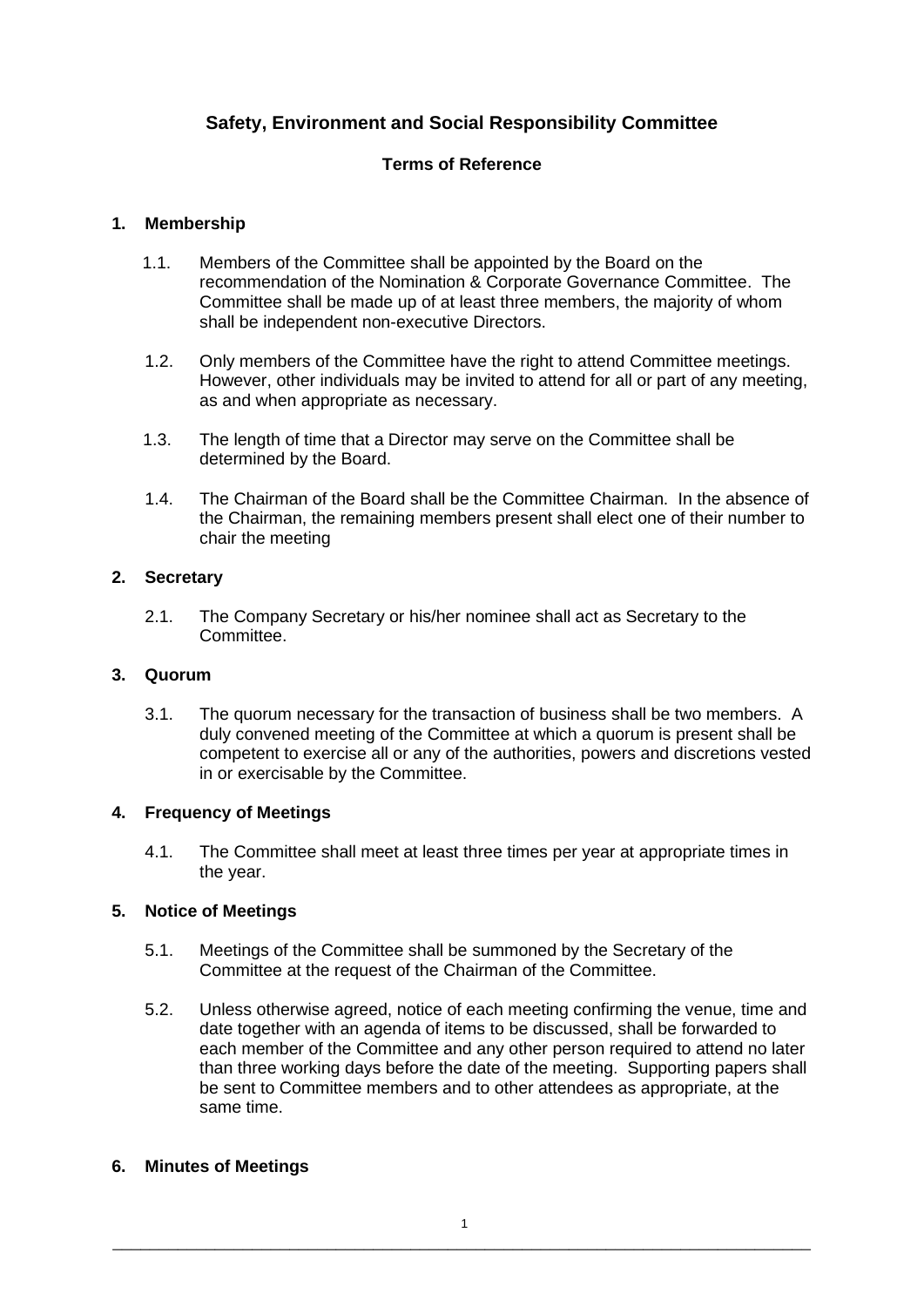- 6.1. The Secretary shall minute the proceedings and resolutions of all meetings of the Committee, including recording the names of those present and in attendance.
- 6.2. Minutes of Committee meetings shall be circulated to all members of the Committee and to all other members of the Board.

#### **7. Duties**

The Committee shall:

- 7.1. Ensure, through management, that the Group's global health and safety policies and procedures are in line with best practice, and that performance is consistent with the commitments outlined in the Code of Business Conduct.
- 7.2. Review and approve goals and guidelines for environmental compliance, ensuring that environmental and climate-related policies policies align with the Group's commitments and exceed applicable legal requirements.
- 7.3. Review and approve the Group's metrics for target setting and tracking performance in the areas of health, safety, environment and community support.
- 7.4. Support and provide guidance to management in developing and updating policies and procedures relating to employee health & safety, environment and social responsibility.
- 7.5. Monitor management's strategies and action plans relating to health and safety, the environment and social responsibility.
- 7.6. Keep under review developments in health and safety, the environment and social responsibility that may impact on the Group, with the aim of ensuring that the Group's policies and procedures continue to be in line with best practice.
- 7.7. Review, at least annually, the Safety, Environment and Social Responsibility performance of the Group and report to the Board on any significant trends or developments.
- 7.8. Ensure that appropriate audits of safety and environment performance are established and implemented across the Group, and review the results of such audits.
- 7.9. Review management's implementation of recommendations to improve performance in areas under the responsibility of the Committee.
- 7.10. Monitor any current, pending or threatened legal actions with respect to safety, environment and social responsibility.
- 7.11. As agreed with management, make periodic visits to locations worldwide in order to become familiar with the nature of the operations, and to review relevant objectives, procedures and performance with respect to Safety, Environment and Social Responsibility.
- 7.12. Review and approve any reports on Safety, Environment and Social Responsibility in all public documents including the annual Sustainability Report.